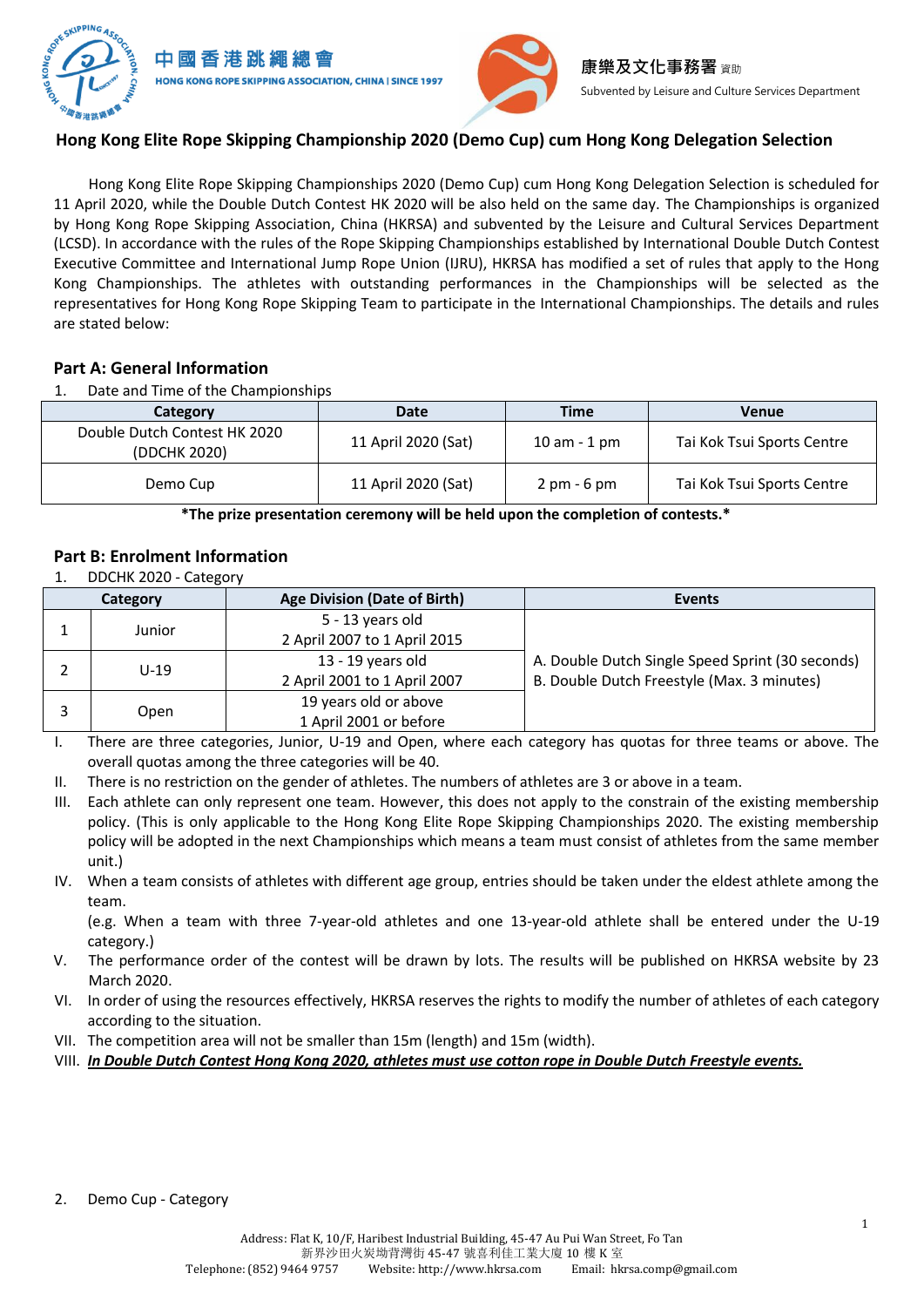



Subvented by Leisure and Culture Services Department

| Category |                  | <b>Age Division (Date of Birth)</b>                  | Remark                                                                                         |  |
|----------|------------------|------------------------------------------------------|------------------------------------------------------------------------------------------------|--|
|          | U-14 Open        | 1 January 2006 or later                              |                                                                                                |  |
|          | 15 or Above Open | 1 January 2005 or before                             |                                                                                                |  |
|          | Open             | 12 years old or above<br>(1 September 2005 or later) | Only participants of this category will be<br>considered in Hong Kong delegation<br>selection. |  |

I. The overall entries quota among the 3 categories above will not exceed 24 teams.

- II. For any category with less than 3 entries, the contest for that particular category will be cancelled. Thus, entries will be combined and compared with the open category.
- III. Each team should be formed by 4 to 20 athletes with 2 to 6 minutes performance time.
- IV. There is no restriction on the gender of athlete.
- V. Each athlete can only represent one team in the Contest, otherwise, the athlete and the team will be disqualified with no results.
- VI. The performance order will be drawn by lots. The results will be published on HKRSA website by 23 March 2020.
- VII. In order of using the resources effectively, HKRSA reserves the rights to modify the number of athletes of each category according to the situation.
- VIII. The competition area would not be smaller than 15m (length) and 15m (width).

#### 3. Eligibility

Hong Kong Rope Skipping Association, China (HKRSA)

- I. Athletes must hold valid HKRSA membership.
- II. Each athlete can only represent one affiliated/ observing affiliated club/ group member (Only applicable to Demo Cup, does not apply to DDCHK 2020), otherwise, the athlete and the team will be disqualified with no results.

Hong Kong Rope Skipping Federation, China (HKRSF) (Only applicable to the Hong Kong Elite Rope Skipping Championships 2020)

- I. Athletes must hold valid 2019 2020 HKRSF membership.
- 4. Rules and Regulation
- I. The Double Dutch Contest World 2020 Rule Book (DDCW) set by the Double Dutch Contest Executive Committee will be followed unless specified. (Please refer to their website: [http://doubledutchcontest.net/world/eng/index.html\)](http://doubledutchcontest.net/world/eng/index.html)
- II. The International Jump Rope Union (IJRU) 2020 World Championships Rule Book set by the IJRU will be adopted in Demo Cup unless specified. (Please refer to IJRU website[: https://ijru.sport\)](https://ijru.sport/)
- III. All athletes must abide by the rules and arrangements outlined by HKRSA.
- 5. Notices
- I. Athletes must show *original* valid Hong Kong identity card or passport during registration on the event day. Participants would not be allowed to participate in the Contest without valid ID.
- II. Athletes shall aware of the announcements on the event day. Please ensure to arrive and register at the athletes' reporting and marshalling area on time, otherwise, athletes will be regarded as withdrawal from the Championships. Athletes who enter the competition area without registration will be disqualified.
- III. Only one coach for each athlete or team will be allowed to enter the competition area during registration and competition.
- IV. Athletes shall tie their shoes at once if any shoelace comes untied. Otherwise, no score will be given for the rest of the performance.
- V. Athletes must wear sportswear and sports shoes for safety reasons.
- VI. Athletes in the same team must wear same uniforms. (Not applicable to shoes.)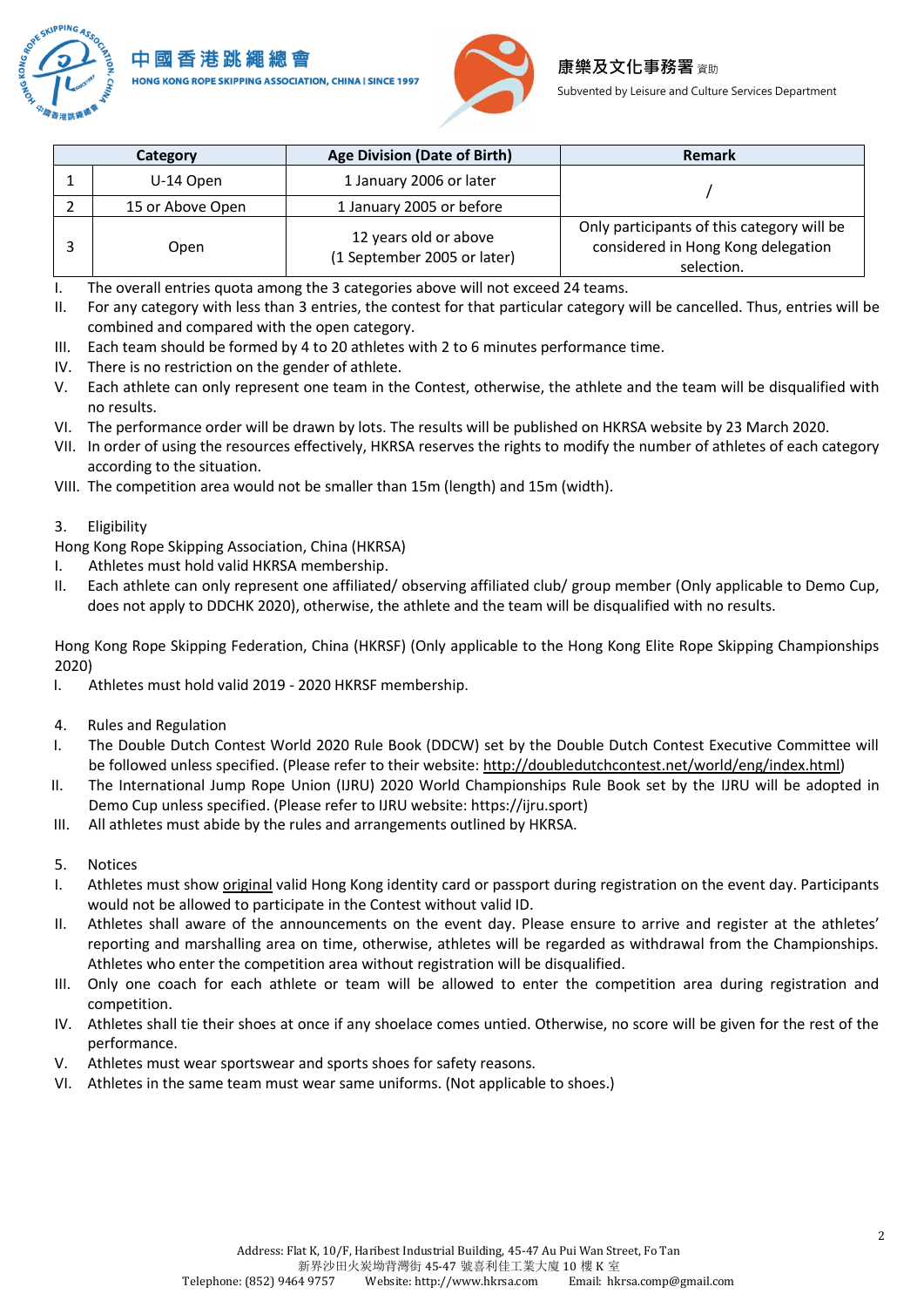

- 6. Judges
- I. HKRSA will recruit and appoint eligible and qualified judges (IJRU, HKRSA & HKRSF).
- II. The judging panel of freestyle events is formed by head judge, difficulty judge(s) and presentation judge(s).
- III. The decisions of head judge made on the event day are considered as the final decision of the competition.

| <b>Difficulty</b>                                                                       | Performance                                                                                                              | <b>Routine</b>                                                                                              | Originality                                      |
|-----------------------------------------------------------------------------------------|--------------------------------------------------------------------------------------------------------------------------|-------------------------------------------------------------------------------------------------------------|--------------------------------------------------|
| - Skills difficulty<br>- The use of music<br>- Difficulty of the<br>application of rope | - Facial expression and<br>gestures<br>- Team style and uniforms<br>- Judging, audience<br>involvement and<br>atmosphere | - Overall plot and flow of<br>the performance<br>- Overall smoothness<br>- Smoothness between<br>transition | - Originality of skills<br>- Routine and variety |
| 30%                                                                                     | 20%                                                                                                                      | 30%                                                                                                         | 20%                                              |

## 7. Judging and Scoring Criteria (Applicable to DDCHK 2020)

- 8. Results and Awards
- I. The top 3 ranked team in DDCHK 2020 under each category will be awarded with a trophy respectively.
- II. The top 3 ranked team in Demo Cup will be awarded with a medal (per athlete) and a trophy (per team) respectively.
- III. In the case of reissuing medal, HKRSA staff will collect contact information from the winning athletes. Medals will be available to collect at HKRSA's office within one month after the competition.

#### **Part 3: Application Procedure**

- 1. Entry Fee
- I. DDCHK 2020 (Double Dutch Single Speed Sprint): HKD 300 per team
- II. DDCHK 2020 (Double Dutch Freestyle): HKD 900 per team
- III. DDCHK 2020 (Two events I and II): HKD 1,200 per team
- IV. Demo Cup: HKD 1,600 per team
- 2. Application Method
- I. Please fill in and submit the completed application form along with a crossed cheque payable to 'Hong Kong Rope Skipping Association, China Limited' in person or mail it to 'Flat K, 10/F, Haribest Industrial Building, 45-47 Au Pui Wan Street, Fo Tan, Hong Kong'. Please state 'Hong Kong Elite Rope Skipping Championship 2020 (Demo Cup) cum Hong Kong Delegation Selection (Member's Name)' on the envelope. Once the application is approved, no refund will be made.
- II. Members are required to submit one cheque on behalf of their athletes. Information listed on the cheque must be consistent with the application form. Please submit a separate cheque for applying HKRSA membership.
- III. Please submit application form online and email the athletes' name list to hkrsa.comp@gmail.com. Please state your member name in the subject. (eg: ABC.xls)
- IV. A completed application form should include:
	- 1. The original application form with organization chop along with athletes' name list
	- 2. A crossed cheque payable to 'Hong Kong Rope Skipping Association, China Limited'
	- 3. The original declaration by athletes (It must be signed by parent or guardian for athlete aged under 18)
	- 4. The copy of athletes' valid ID (HKID or passport)
	- 5. Soft copy of athletes' name list and entry form (please email to hkrsa.comp@gmail.com)
- V. Items (1) (4) must be submitted on or before the application deadline in person or by post (The postmark date on the envelope will be regarded as the date of application). Item (5) must be sent to hkrsa.comp@gmail.com by email on or before the application deadline.
- VI. The application will only be considered as successful when all the above documents are submitted on or before the application deadline. Late submission will not be accepted.
- VII. A one-time amendment is offered for each member, submission of the revised document must be followed by the instruction listed in "2. Application Method - item V".